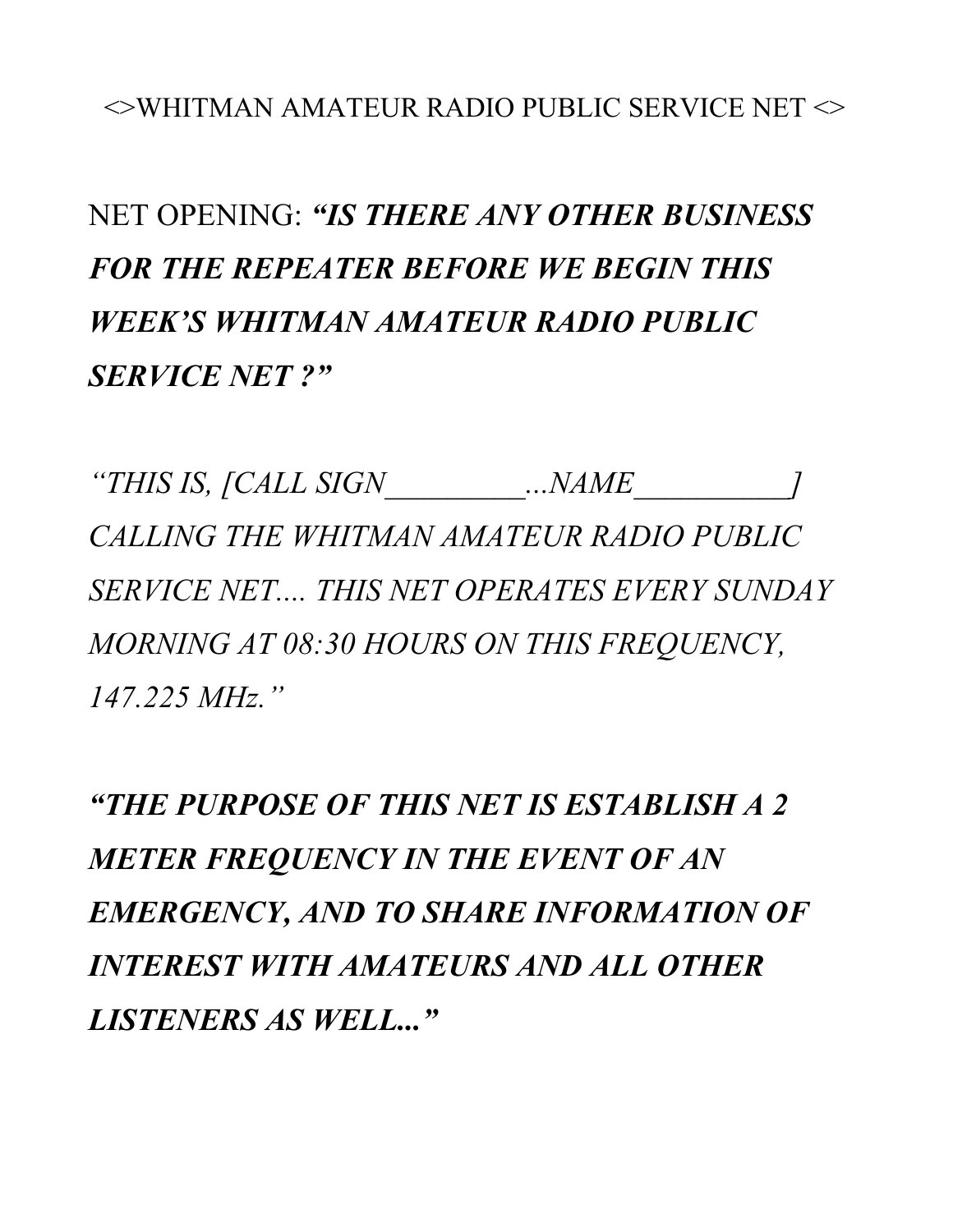*"ALL STATIONS WISHING TO JOIN, PLEASE DO SO, BY KEYING FOR 2-3 SECONDS TO ALLOW THE REPEATER TO RECOGNIZE YOUR SIGNAL, THEN SAYING SLOWLY …."THIS IS"... UN-KEY AND PAUSE 3 SECONDS TO CHECK FOR DOUBLING AND GIVING ANYONE WITH AN IMMEDIATE OR URGENT NEED TO USE THE REPEATER, A CHANCE TO BE HEARD. THEN GIVE YOUR CALL SIGN , YOUR NAME , AND YOUR LOCATION AND WHETHER YOU HAVE TRAFFIC OR NO TRAFFIC."* 

*"THIS IS...(PAUSE)* 

*[Call sign\_\_\_\_\_\_\_\_\_, Name\_\_\_\_\_\_\_\_\_] NET CONTROL STATION FOR THIS WA1NPO REPEATER, NOW CALLING FOR STATIONS TO JOIN THIS NET WITH OR WITHOUT TRAFFIC.... OVER."* 

NOTE: AFTER THE 1 ST CALL-UP ASK - "*If you can take this morning's message at the end of the net, please let me know at the beginning of your turn to comment."*